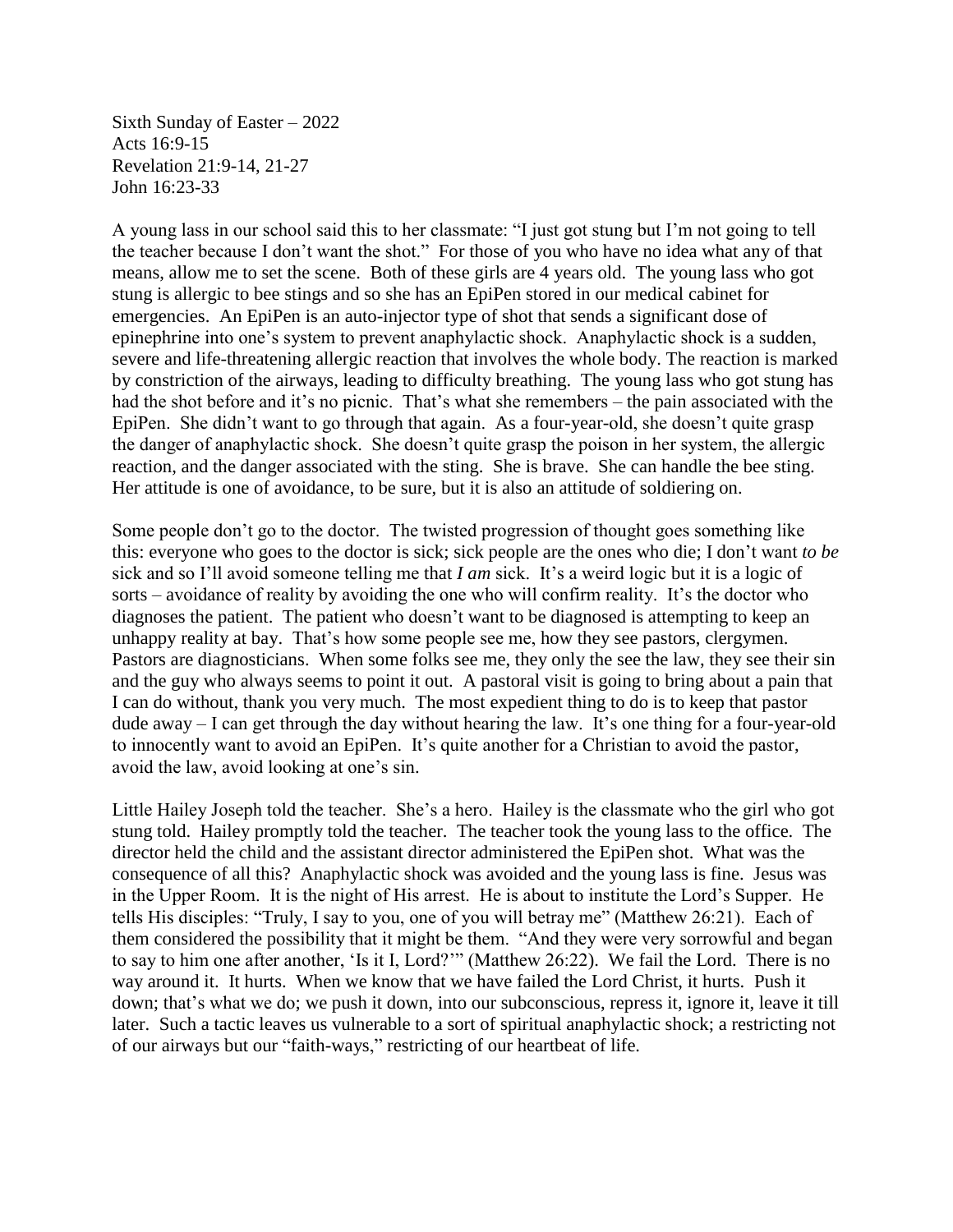It's time to get one thing in our head: we are amazingly well-loved by the Lord God Almighty. We are loved as we are – sinners. But He will not turn a blind eye to our sin. Love will not do such a thing. Jesus said this: "Those who are well have no need of a physician, but those who are sick. I have not come to call the righteous but sinners to repentance" (Luke 5:31-32). Jesus said this in response to a bunch of self-righteous types who groused that Jesus had just called Matthew, a tax-collector, to be His disciple. Levi (Matthew) made a great feast at his house for the Lord and the religious stuffed-shirts thought that someone like a tax collector, veritable human waste, would be *beneath* a proper Rabbi. Is that what you think? About anyone? About yourself? Is anyone beneath the Lord Christ and His grace?

He gives the medicine that you need and that medicine is the law. The Law shows you your sin and that hurts. On the night of His arrest, Jesus told His disciples that they would *all* fail Him. "Behold, the hour is coming, indeed it has come, when you will be scattered, each to his own home, and will leave me alone" (John 16:32). "You will all fall away because of me this night. For it is written, 'I will strike the shepherd, and the sheep of the flock will be scattered'" (Matthew 26:31). It must've hurt to hear. It must've hurt when it came true. Why is it, do you suppose, that Christians are gracious to other people? And make no mistake, Christians are exceedingly gracious people. So why is it? Why are Christians gracious to other people? For sure, God is at work in us, to manifest His character, to extend to others the mercy that was first extended to us. Each and every one of you has been restored when you have fallen. By the Lord of the cross, by the pierced Son of God – you have been loved and restored and forgiven and lifted up. The law is not the only medicine that you have received. It is the Gospel that has enlarged your heart. It is the Gospel that snaps your head around and puts your eyes in focus as to who God is and what He has done.

Almighty God, Creator of the depths and the wonder and the brilliance of this universe, this omnipotent Majesty has known you and cared for you. He is your heavenly Father. To save you, to keep you from death, He sent His only-begotten Son into our circumstance. For you, God became man. The humility of God lowering Himself to live our life – being obedient to His Father – that humility is for you. He is happy in your company. He is delighted to serve you. He does not despise us. He never rejects us. He is in solidarity with us. He would stand with you in any situation. He would advocate for you no matter what you should do. His allegiance to you leads Him to take your sin. Taking your sin is something no human being can do – He alone takes it and the divine EpiPen of judgment was rammed into His flesh. It wasn't epinephrine that coursed through His veins, but our sin and His Father's wrath. Nails summoned His blood. What poured from His body has enlivened your spirit. You are holy because the Lord Jesus gave Himself into death on the cross and His blood washed you in baptism.

Lydia heard this word. Lydia is the ancient seller of purple goods who lived in the city of Thyatira. Paul was preaching to her, speaking both the law and gospel to this woman. Like you, she needed a Savior. Paul was sent to her, the Gospel came to her because it is not the well who need a physician, but the sick. Like you, Lydia was sick. Like you, "the Lord opened her heart to pay attention to what was said by Paul" (Acts 16:14). She was baptized, she and her household. That's all we know specifically about Lydia. Do you think that after she became a Christian that her life was easier? Do you suspect that she faced difficulty, challenges, personal pain?